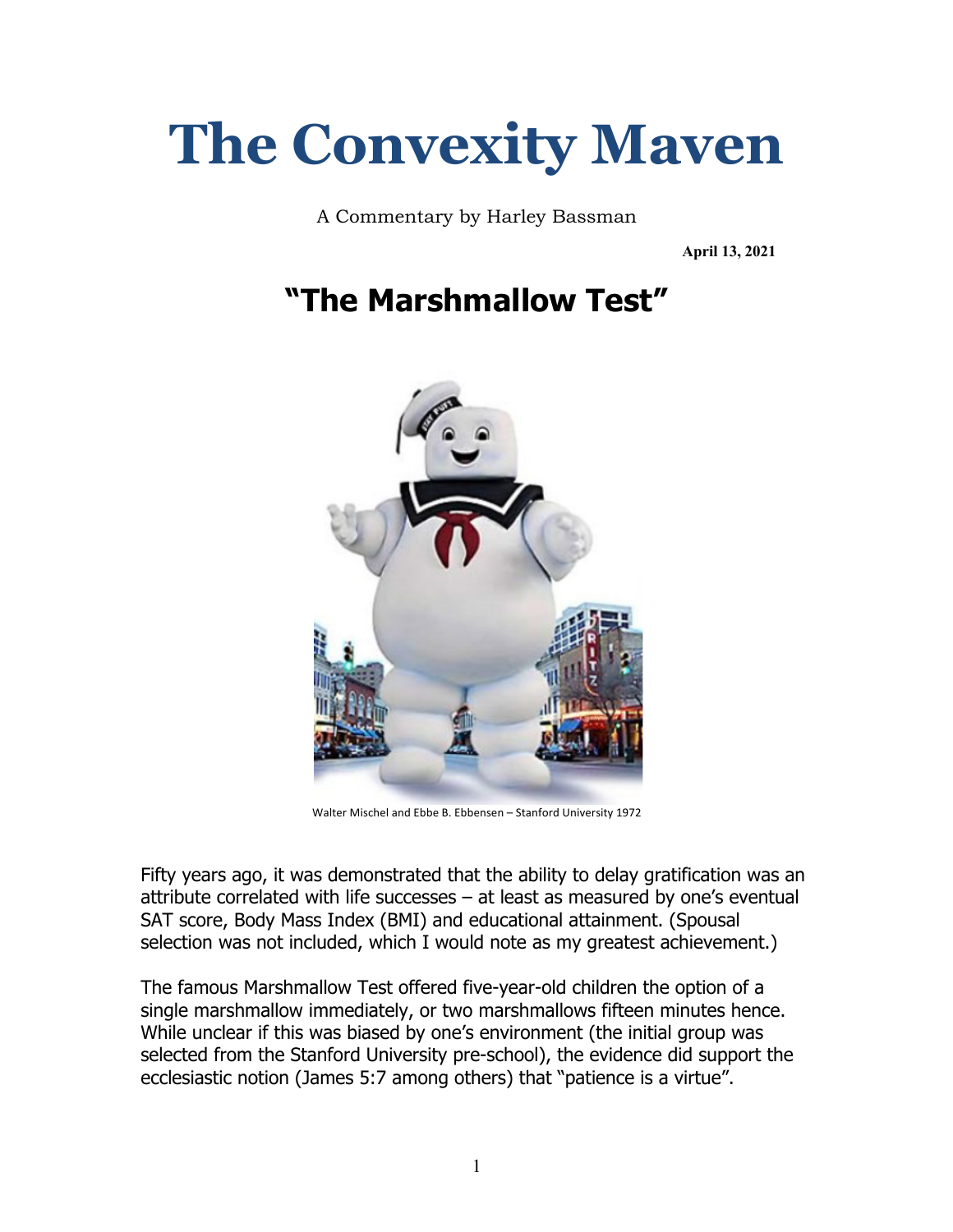Let's dispense with the Modern Monetary Theory (MMT) nonsense that the massive expansion of Central Bank balance sheets (money printing) has not created inflation. Of course there is inflation; just not sourced from the intended location of middle-class wages and captured by the Consumer Price Index (CPI).

With justification, our politics have been roiled by notion that Government actions since the Great Financial Crisis (GFC) have mostly benefited the Top 1%, who owe their expanding wealth to the price of assets (both financial and real). Thus, the familiar relationship between the -fulvous line- growth of the FEDs (Federal Reserve) balance sheet and the level of the -calypso line- S&P 500.



Since money is fungible and respects few national boundaries, perhaps it is better to compare the balance sheets of the -harbour line- G-3 (US, Europe, Japan) Central Bank balance sheets with the -santa line- S&P 500 (SPX), which offers an even tighter correlation.



Note: QE1 (11/25/08) = Fed starts buying \$1.24tn in mortgage securities. QE1 expanded (3/16/2009) = Fed starts buying \$300bn in Treasuries. QE2<br>(12/12/12) = Fed starts buying \$600bn in Treasuries. QE3 (9/13/12) = Fed start .<br>inded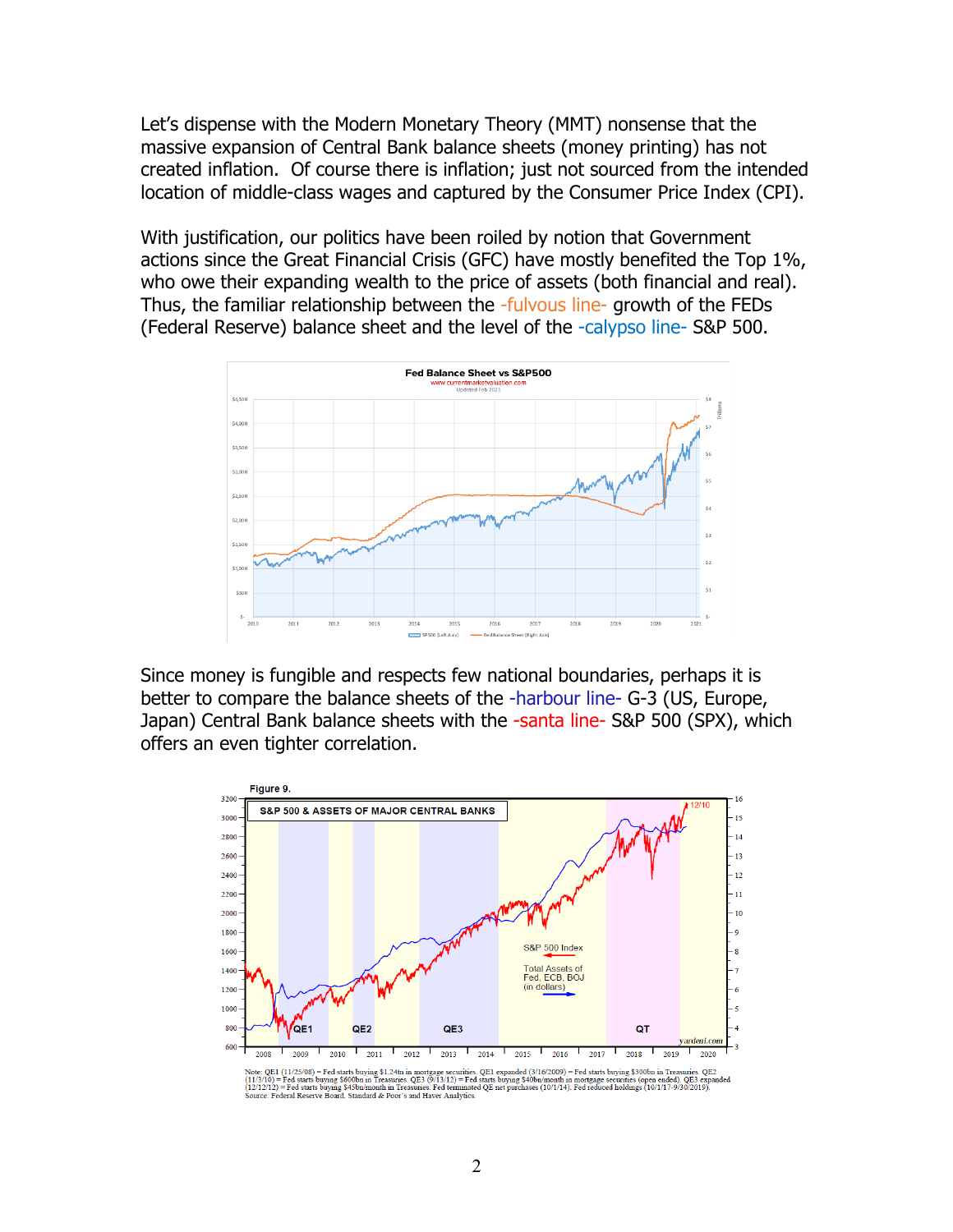While it is true that many people have a stake in the stock market, often via corporate retirement plans, equity market wealth is relatively concentrated at the top. More diverse is residential real estate, which is why the largest asset owned by most people is their home.

Just as CPI does not recognize the inflation of financial assets, so too does it not fully capture the rise in home values. CPI uses the convoluted -festive line- of Owner's Equivalent Rent instead of the more direct -falu line- of house prices.



To be clear, I cannot offer a more stable and practical measure of inflation than CPI as it reasonably mimics the shopping basket of the median citizen; rather I want to push back hard on the notion that the Government can "print money" at a faster pace than the underlying growth of the economy with no consequences.

Thus, I will circle back to the top, where I will propose that while a short-term day trader may do well over a limited horizon, and will certainly be more entertaining at a cocktail party, it is the patient investor with a longer-term view who will reap the greatest rewards.

This holds true for both investors and regulators; too often Government officials offer short-term solutions instead of more patient policies. Sadly, the worst of these quick-fix policies exacerbate excesses that feed public euphoria.

William McChesney Martin became Chairman of the FED soon after the Accord of 1951 delineated its independence from the Treasury Department. He famously said it was the job of the FED "to take away the punch bowl just as the party gets going"; such a pity the current FED is spiking the Kool-aide with 151.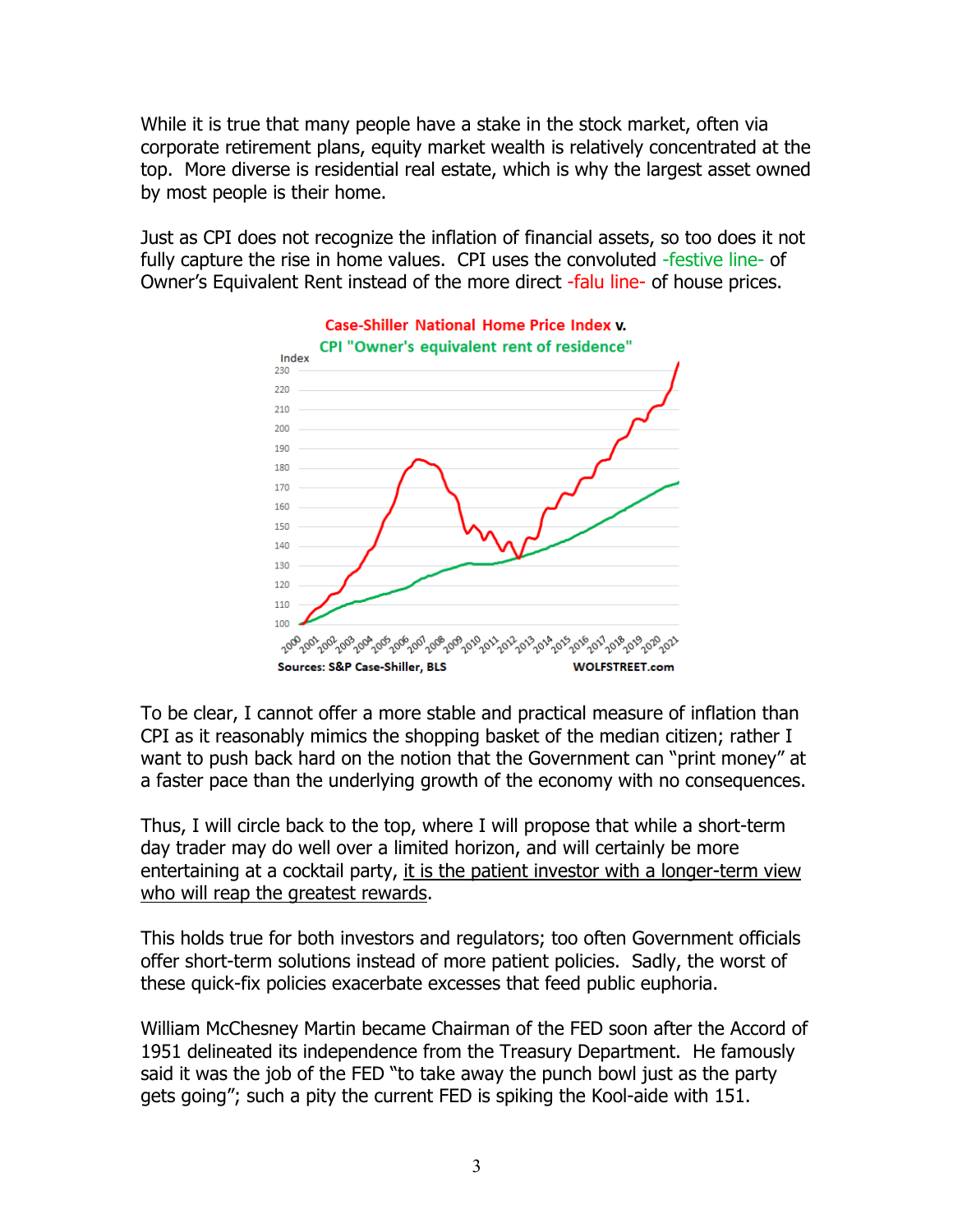Coincident to the original Financial Crisis in 1929 were "Blind Pools", offered by investment banks and often supported by margin loans from their affiliated commercial banks. The current incarnation of these speculative vehicles is -klein bar- SPACs (Special Purpose Acquisition Companies), also known as "blank check" shell companies designed to take private companies to the listed (public) market by avoiding the traditional regulatory process. SPACs are well supported by the FEDs Zero Interest Rate Policy (ZIRP) which eliminates the opportunity cost of effectively making interest-free loans to unregulated financiers.

|      |                 | Raised       |     | US SPAC capital raised |              |           |         |  |
|------|-----------------|--------------|-----|------------------------|--------------|-----------|---------|--|
| \$50 | Year            | (\$ billion) | No. |                        | (\$ billion) |           |         |  |
|      | 2013            | \$1          | 10  |                        |              |           |         |  |
| \$40 | 2014            | 2            | 10  |                        |              |           |         |  |
|      | 2015            | 4            | 17  |                        |              |           |         |  |
|      | 2016            | 3            | 11  |                        |              |           |         |  |
| \$30 | 2017            | 11           | 33  |                        |              |           |         |  |
|      | 2018            | 9            | 35  |                        |              |           |         |  |
|      | 2019            | 13           | 52  |                        |              |           |         |  |
| \$20 | 2020            | 77           | 228 |                        |              |           |         |  |
|      | <b>YTD 2021</b> | 56           | 175 |                        |              |           |         |  |
| \$10 |                 |              |     |                        |              |           |         |  |
|      |                 |              |     |                        |              |           |         |  |
|      |                 |              |     |                        |              |           |         |  |
|      |                 |              |     |                        |              |           |         |  |
| \$0  |                 |              |     | 2341<br>234            | 234          | 2341<br>1 | 2341234 |  |
|      | 234             | 234          | 234 |                        |              |           |         |  |

Amazon's IPO occurred in 1997, and earnings were scant for nearly two decades. (I am still choking on sour grapes.) The "bear" story was that Amazon could sell every book in the world and still not support its P/E ratio. What was not considered was that Amazon might sell everything in the world.

Tesla -roscoe curve- is fundamentally a SPAC, a blind pool supported by ZIRP and Quantitative Easing (QE); is this a bubble, or will they sell more than cars ?

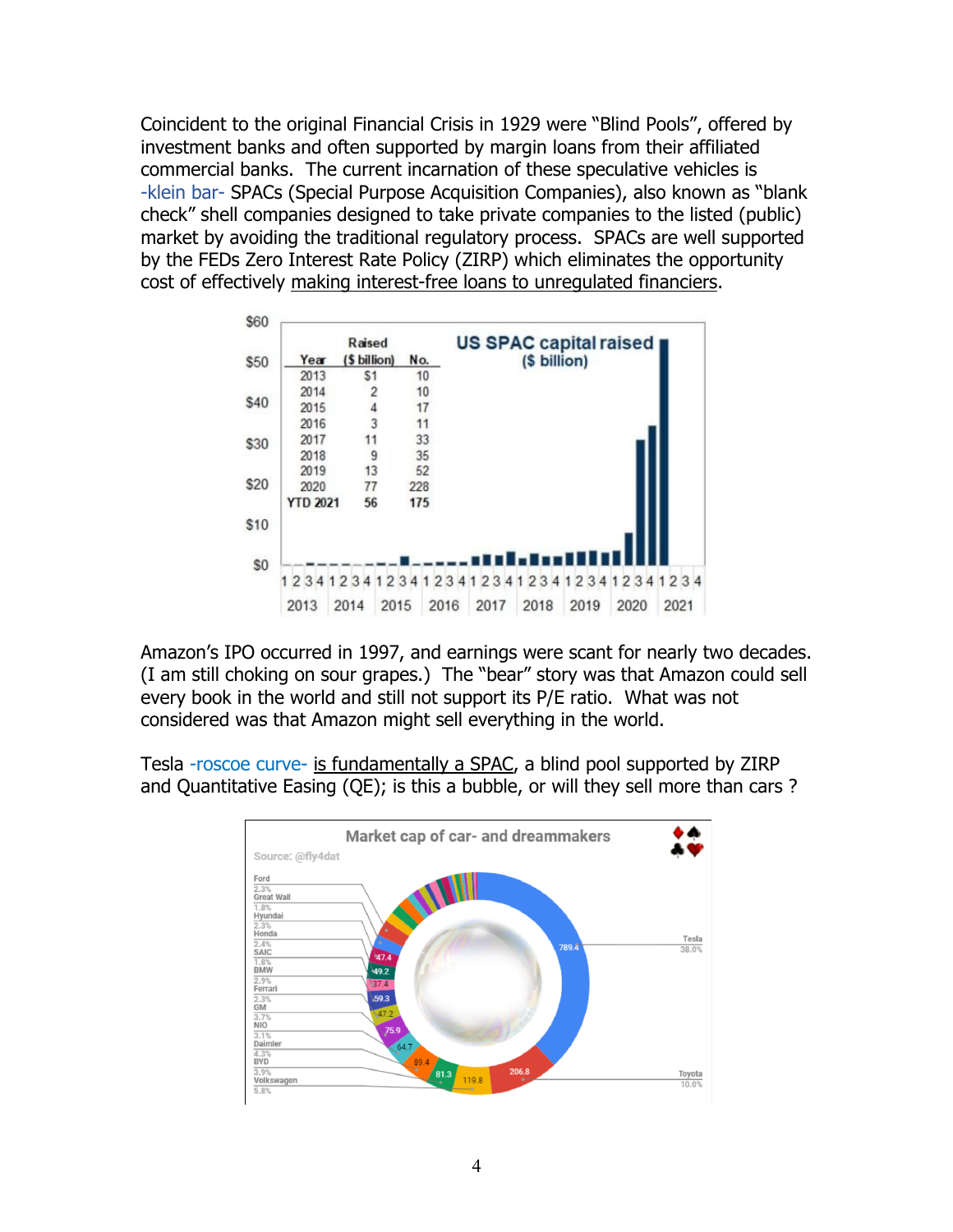Many pundits will cite the above as evidence of wild financial speculation that will soon end in tears; but I will not bray with that chorus. While financial markets may reverse course, I am equally comfortable with the notion that they can continue to rise on a tide of liquidity from a twin Fiscal and Monetary tsunami.

You might recall I offered long-dated bullish (listed) option investments for this exact reason in "*With a Mighty Hand"* – June 30, 2020 (with the SPX at 3000) and again in "A Model Portfolio" – December 15, 2020 (with the SPX at 3650).

Strangely, the mouth-breathers on cable TV have failed to notice an incongruity that is terrifically opportunistic; specifically, the collapse in ultra-long-dated option Implied Volatility (IVol).

It was the clear intent of the synchronous Central Bank polices of ZIRP and QE to revive Western economies by pushing investment out of near-term safety and into those that were dependent upon "animal spirits". In theory, one would expect the term surface of IVol to steepen as future uncertainty would follow the current calm; yet this has not occurred.

Compare the -geyser line- term surface for SPX options in June 2016 relative to the -cerise line- of April 2021. Notice the decline for the more distant expiries.



This term surface "flattening" is more pronounced for European equities (SX5E) where the 2021 -honey line- has declined relative to the -brink line- of 2014.

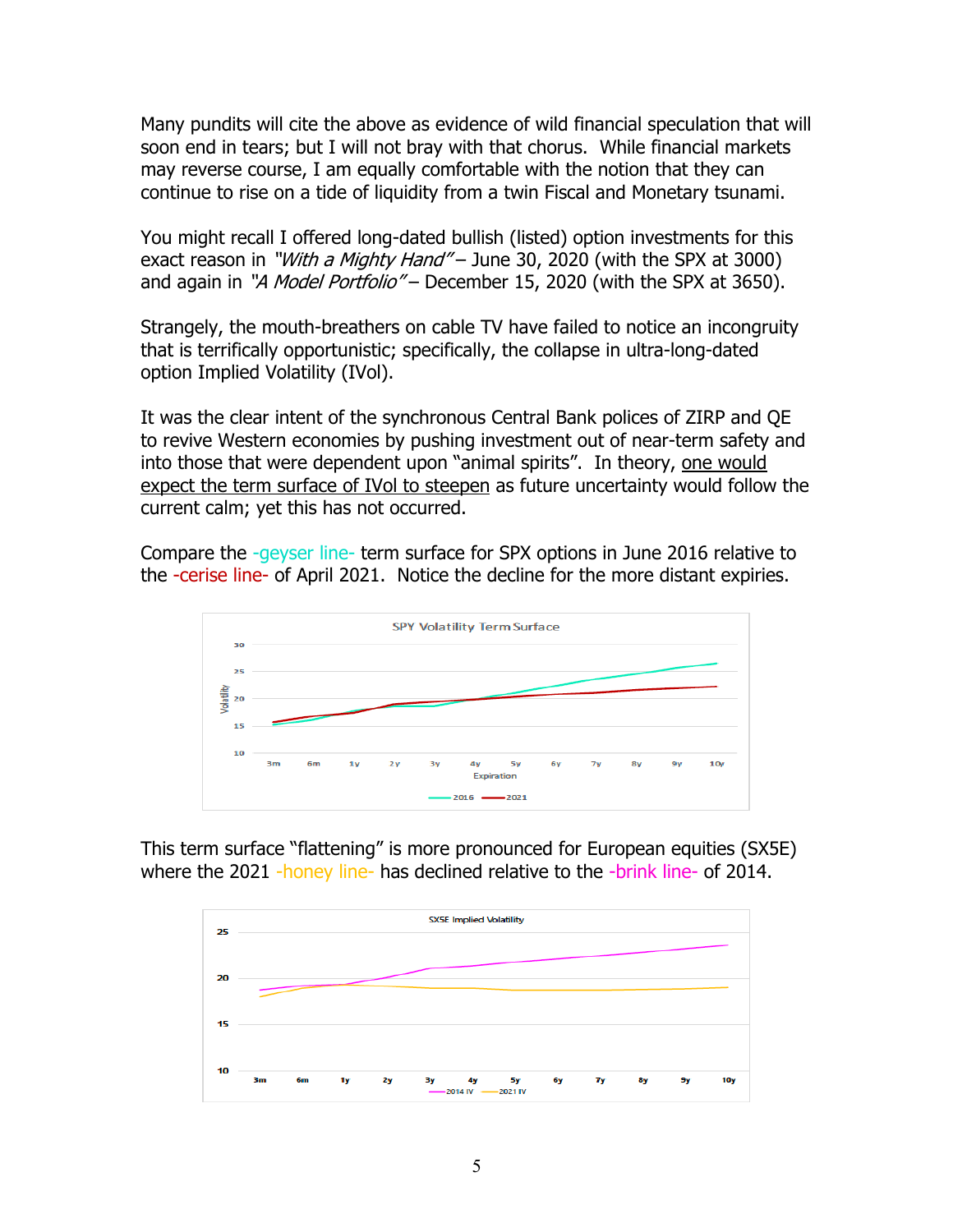Similarly, long-dated options on the Japanese yen have collapsed. Compare the -aegean line- of 2014 relative to the current -grotto line- of 2021.



Implied Volatility for almost all assets has declined. What is anomalous is an even greater decline in the Implied Volatility for long-dated options, despite the fact that an "Apocalypse Now" fleet of helicopters is about to drench the market in conjured fiat currency.

## **Buckle up – It's about to get heavy….**

I write frequently about the relationship between Implied Volatility and the shape of the Yield Curve, best detailed in "Your Ace in the Hole" – July 16, 2014. There, I used a heuristic story that relates future uncertainty (as captured by a steep Yield Curve), and the price of uncertainty (as measured by Implied Volatility).

However, it is also possible to analytically assess this relationship, and thus curate some interesting investment opportunities.

The use of the word "investment" with respect to options does seem orthogonal because their time decay (theta) often outpaces the denouement of a good idea. And since "lunch" should not be free, there must be a cost for positive convexity; so the question is can we define some sort of boundary that we can use to screen for possible "option investments".

Trigger warning, there is some math here; but I will play nice...

Let's work with a totally clean slate. You buy a \$10,000 bond that has a 3% coupon, it pays \$300 per year. You have to borrow all the money at 1% to buy it, so that costs you \$100 per year. So, net/net, you earn \$200 per year, or 2%. In an unchanged world, you will earn \$200 every year – this is a **linear relationship** that is mapped by the 45 degree -papaya line- on the next page.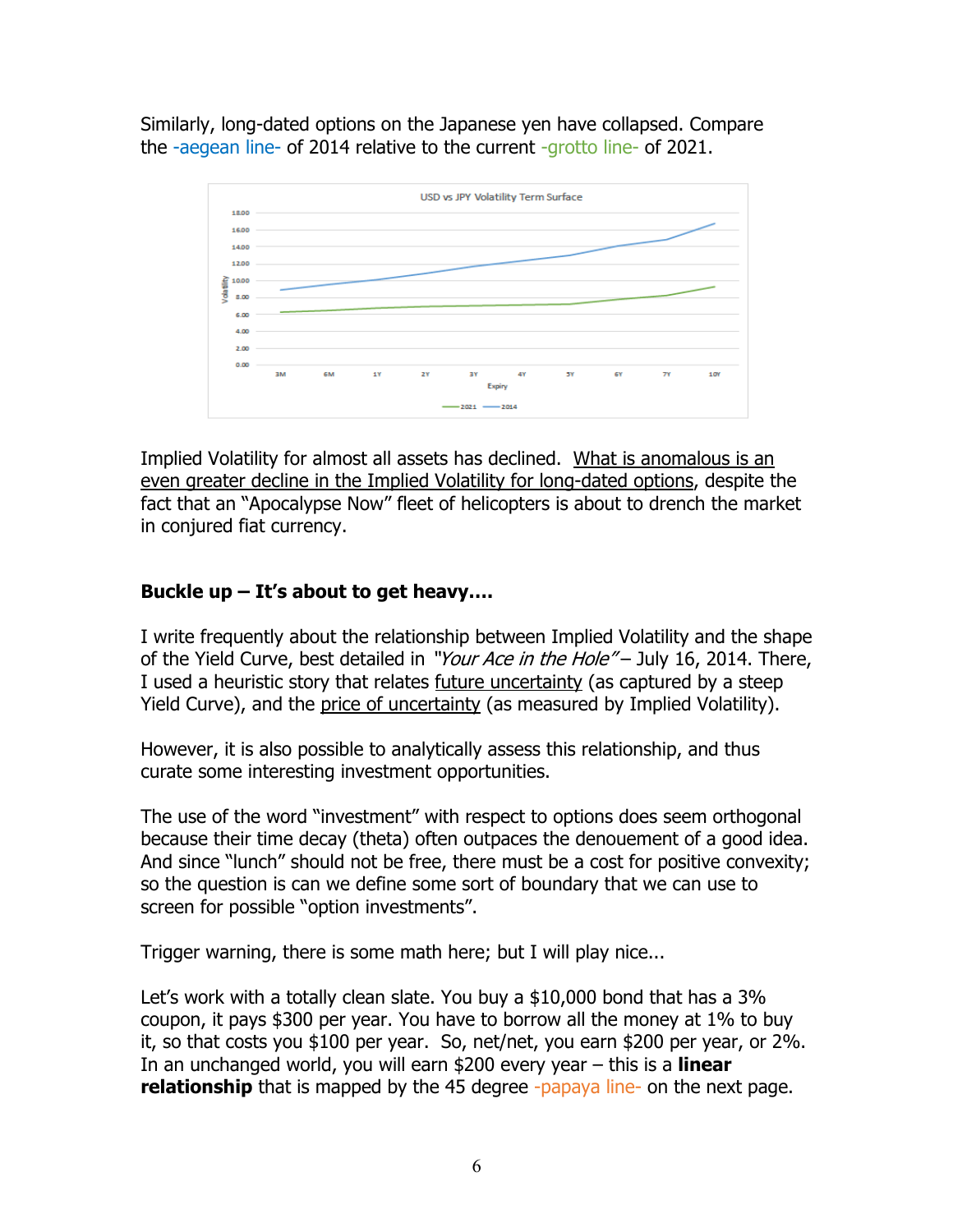Now let's consider a call option on this bond. Using an Implied Volatility of 13.7%, a one-year expiry option will cost roughly \$550. However, a two-year option is not double the price at \$1100, but rather costs only \$778. This is because options follow a **Concave relationship** via the square root of time, as mapped by the -lunara line- below. Thus the \$550 price is multiplied by the square root of time (2 years), so  $$550 * 1.414 = $778$ .



Following along, assuming the same 13.7% Implied Volatility, a three-year option would cost  $$953$  ( $$550 * 1.732$ ), a four-year option  $$1100$ , and so on.

You must be wondering what happens if the lines cross, as shown; and the answer is investment opportunity. This sort of event is relatively rare, because it means you can own an option with positive theta. Can this occur in real life: YES

### **Buy USD call // JPY put; Spot Fx level = 109.25; Strike = 100.00**

5-year expiry, \$1mm notional; Price = \$77,500 7-year expiry, \$1mm notional; Price = \$64,000 10-year expiry,  $$1mm$  notional; Price =  $$47,500$ 

These prices are real; if you buy the 7yr option and nothing changes, the option price will rise by \$13,500. Indeed, one is long gamma and earning theta.

How is this possible ?

- 1) The Bank of Japan (BOJ) has pinned their 10yr rate at 0.10%;
- 2) Excess USD vs JPY demand adds an additional exchange rate fee;
- 3) FED QE and ZIRP crushes Ivol as investors sell options for yield;
- 4) Regulation encourages banks to sell residual risk from Structured Notes.

These sorts of relationships should not occur in an unfettered market; External forces, such as Central Bank activity or regulation, is usually required.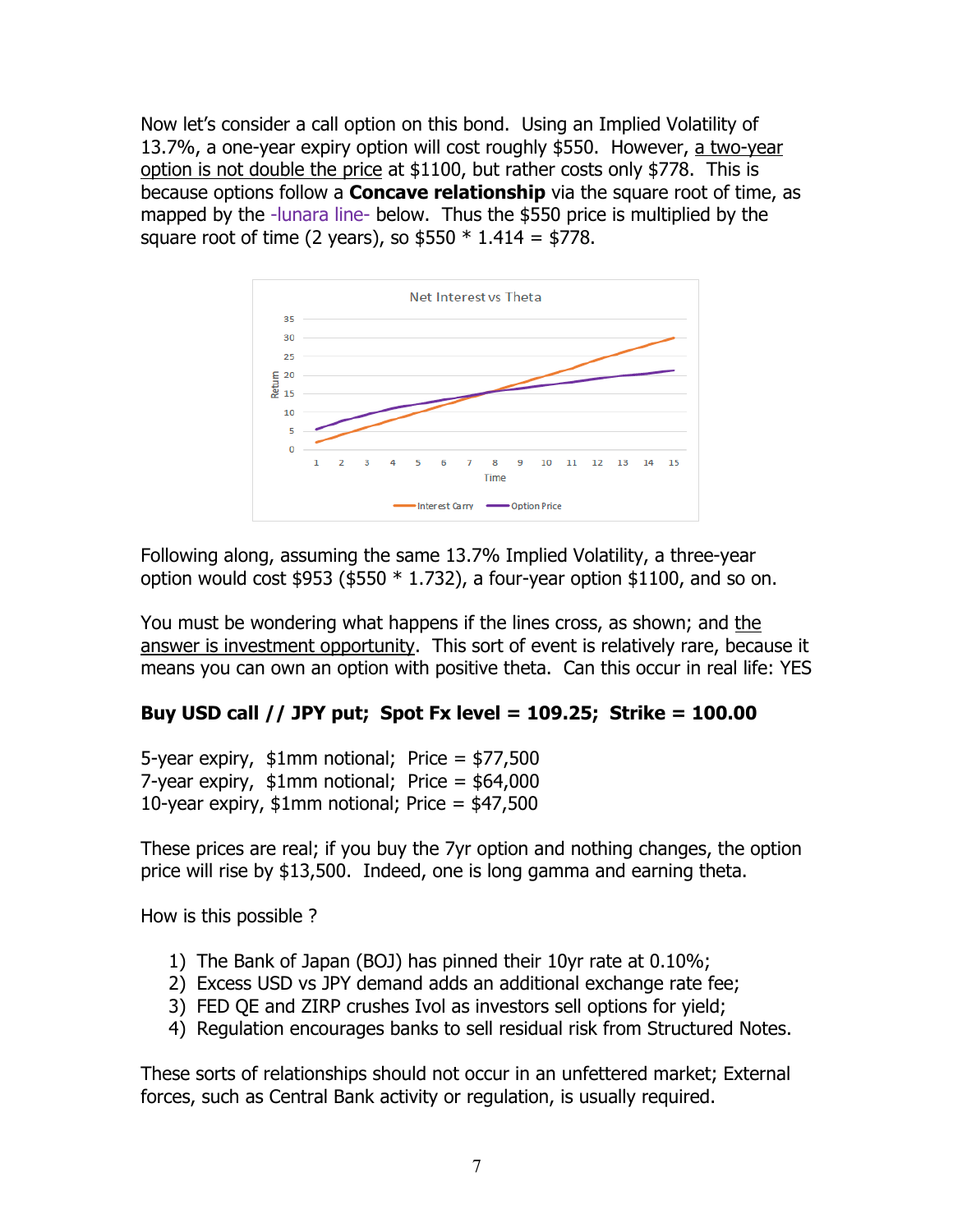### **Long-dated options as an "Investment"**

Most option activity is concentrated in expirations from one to three-months; thus, they are functionally a "trade"; this is in contrast to an "investment" which tends to connotate a more distant horizon.

Historically, portfolio managers have shunned long-dated options because of the heavy cost of time decay (theta) associated with the elevated Implied Volatility of a steep Term Surface; but this cost has been substantially reduced. Strange but true - unprecedented Fiscal and Monetary stimulus has widened the range of distant outcomes, yet it has been accompanied by a reduction in long-dated Implied Volatility.

I have strong convictions about Interest and Exchange rates, as well as considered thoughts on Equities; but I cannot assure you that I will be right. As such, **I use long-dated options not because I know I'm right, but rather because it costs so little to be wrong**. Long-dated options offer the patient investor the risk profile of unlimited gains for a limited cost.

#### **Enjoy your pair of marshmallows, I'm taking the entire bag in 5 years.**

My best ideas (which I own in some variation):

SX5E December 2024 call (vs 3978); Strike = 4000; Price = 325 Limited loss with all of the upside after an 8.7% rally.

USD/JPY December 2028 call (vs 109.25); Strike = 100.00; Price = \$60k/1mm Significant positive carry with a terminal break-even above 106.40

April 2028 put option on 20yr rate (vs 2.465%), Strike = 4.25%; \$28k/1mm Insurance against financial doom as stock/bond correlations flips near 4.00%.

**These investments have generally been unavailable to "civilians" (non-professionals); however, I will soon have a path to offer them within a listed ETF.**

Harley S. Bassman April 13, 2021

Follow me on Twitter: @ConvexityMaven

Your comments are always welcome at: harley@bassman.net If you would like to be added to my distribution, just ping me.